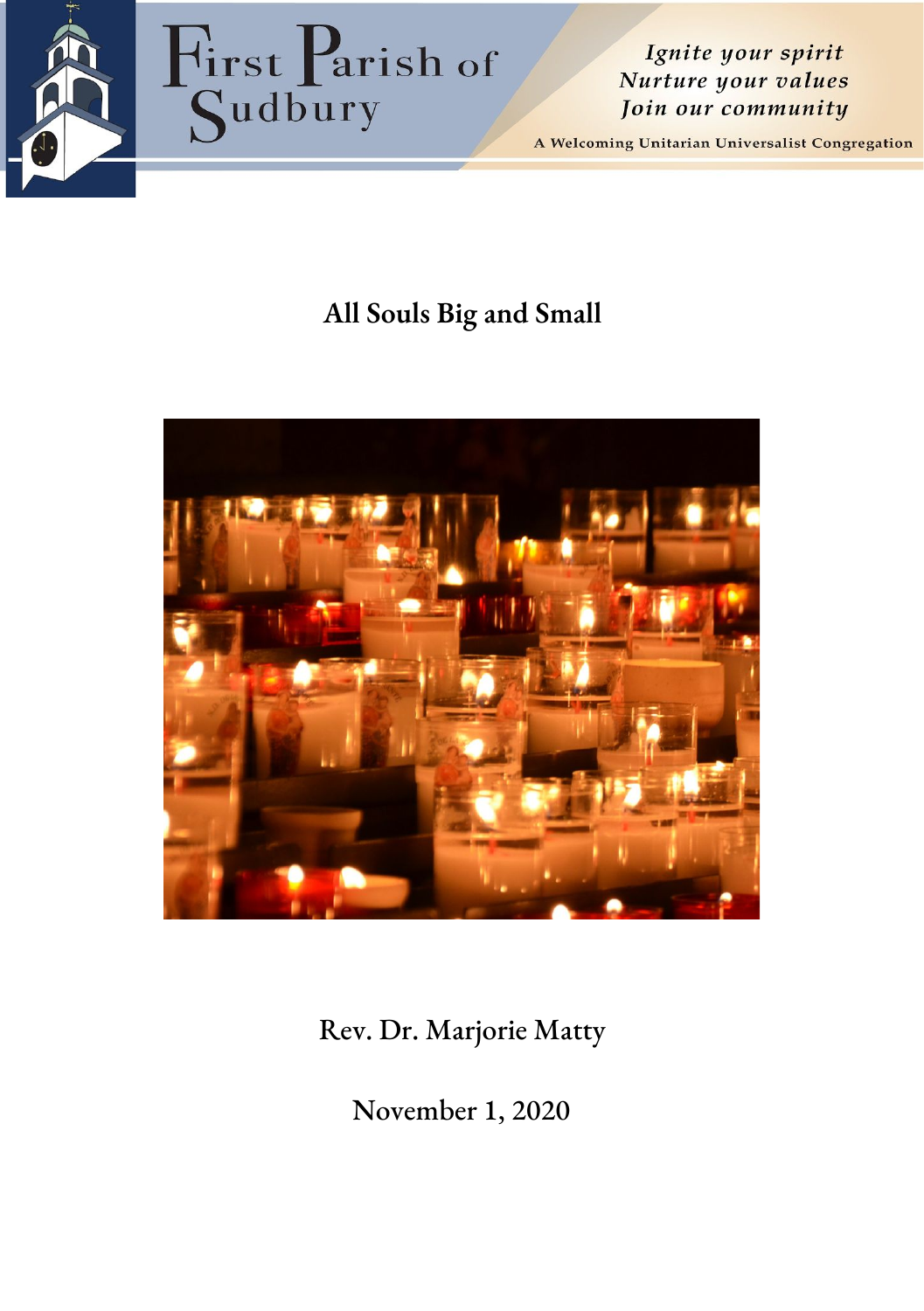# GATHERING TONE

## WELCOME & OPENING WORDS Rev. Dr. Marjorie Matty

### CHALICE LIGHTING Rev. Marjorie

We light this chalice to find inner peace, love for each other, and faith in ourselves. Also, to be welcoming to whomever we meet and kind to all living creatures. So, gather around this light of hope as we share this time together.

#### HYMN #54 *Now Light is Less*

Now light is less; moon skies are wide and deep; the ravages of wind and rain are healed. The haze of harvest drifts along the field until clear eyes put on the look of sleep.

The sudden spider weaves a silken pear to keep inclement weather from its young. Straight from the oak, the gossamer is hung. At dusk our slow breath thickens on the air.

Lost hues of birds and trees take as their own. Long since, bronze wheat was gathered into sheaves. The walker trudges ankle deep in leaves; the feather of the milkweed flutters down.

The shoots of spring have mellowed with the year. Buds, long unsealed, obscure the narrow lane. The blood slows trance-like in the altered vein; Our vernal wisdom moves from ripe to sere.

STORY FOR ALL AGES *The Fall of Freddie the Leaf* Rev. Marjorie by Les Buscaglia

PRELUDE *Traditional Celtic* Aine Minogue, harp Tom Hill, clarinet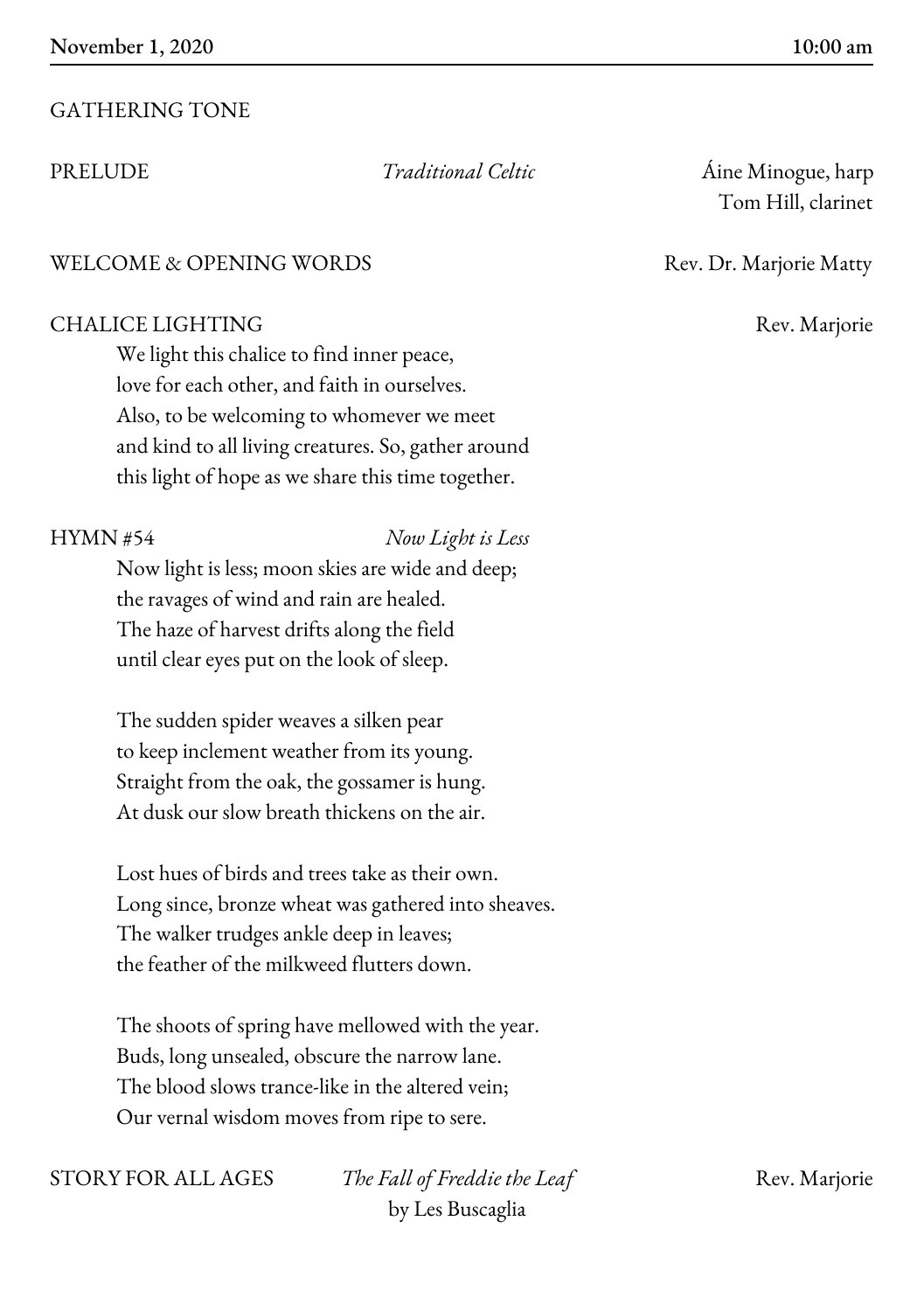MUSICAL INTERLUDE *Traditional Celtic* Áine Minogue, harp

BUILDING THE ALTAR

PRESENTÉ

MUSICAL INTERLUDE *Believe Me* Áine Minogue, harp

Tom Hill, clarinet

Traditional Irish Tom Hill, clarinet

SILENT MEDITATION

SERMON Rev. Marjorie

OFFERING *Deus Meus* First Parish Choir, Ted Jones, solo Trad. Irish, arr. Áine Minogue Áine Minogue, harp Tom Hill, clarinet Dave Andrews, percussion

CHALICE EXTINGUISHING Rev. Marjorie We extinguish this flame, but not the light of truth, the warmth of community, or the fire of commitment. These we carry in our hearts until we are together again. CLOSING WORDS Rev. Marjorie

POSTLUDE *Traditional Celtic* Áine Minogue, harp Tom Hill, clarinet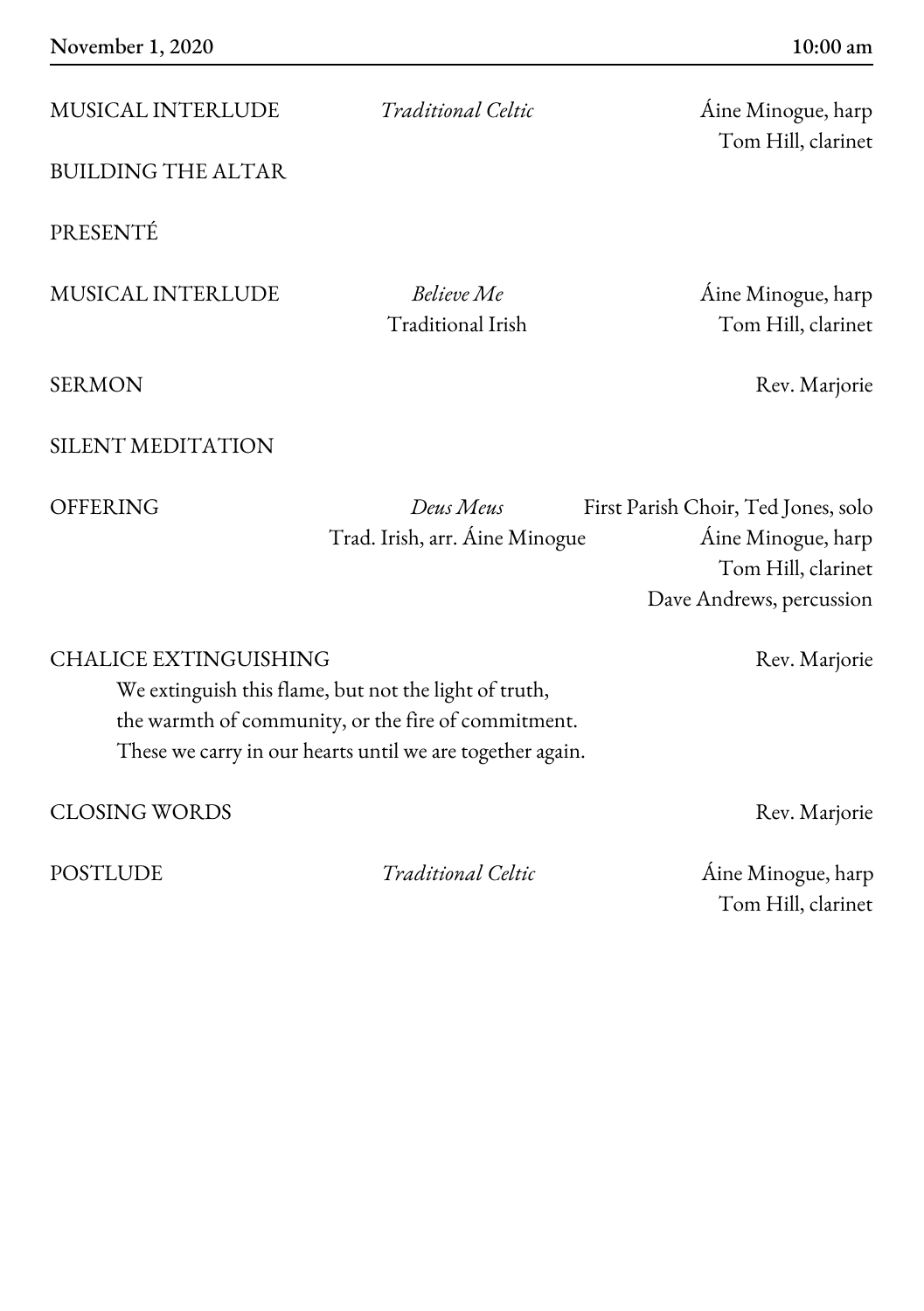Today's service and coffee hour can be accessed via this [link](https://zoom.us/j/5707250834). If you are prompted for a password, enter 12345.

**Milestones, announcements, and Q&A** will be offered during our online social hour. Please remain in the Zoom meeting after the postlude ends to join us.

# **Thank you to those assisting today!**

*Music:* Rev. Debra Morris-Bennett and Michael Tyo

# **Remote Offering**

We offer two options for giving remotely.

*Online*: [Click](https://gp.vancopayments.com/gpo/#/donateNow/5bb8e8a5-ce0f-4409-894d-d4217da) here to be taken to our online payments portal. If this is your first time using the portal, you will need to create an account using the link in the top-right corner of your screen. Then, select the fund you would like to donate to, whether the gift is one-time or recurring, and put in the amount you would like to give.

*By text message*: Simply text 833-448-6403 with the amount you would like to give in the body of your text (over \$3). The first time you give this way, you will be directed to fill in your personal and credit card info. Submit, and receive a receipt by email and text!

We thank you for your generosity!

*As FPS is charged 2.75% of each credit card transaction, we ask you to consider adding this percentage to your total gift.*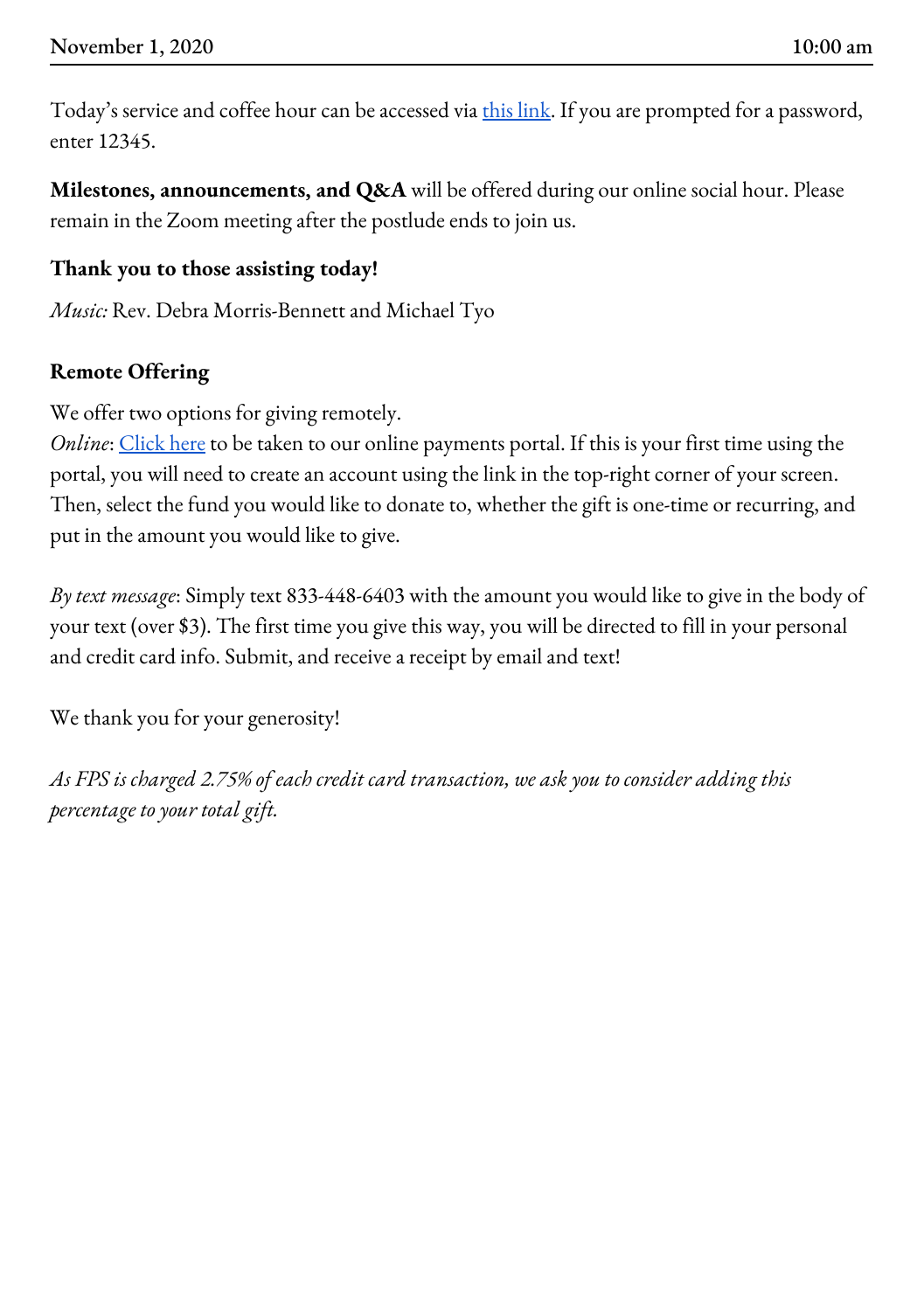# **Notes on Today's Music**

All of the music in today's service was taken from our November 4, 2007 "Celtic Harvest" Music Sunday, featuring the First Parish Choir and also two remarkable guest musicians, Áine Minogue on harp and Tom Hill on clarinet. The service was centered on the season being a time of soulsearching and soul-tending…a time of spiritual harvest and spiritual seed-planting. A time for looking back and looking in. It was layered in various religious traditions, including strands of ancient and modern, pagan and Christian traditions around loss and grief.

The choral piece for the Offering, "Deus Meus", was created in an Irish monastic setting sometime between the 8th and 12th centuries after Christianity had arrived. It combines the Irish Gaelic vernacular for daily conversation with the Latin reserved for worship. It is a song of praise and thanksgiving that recognizes both the light and love of God as well as the rage and grief of those who mourn.

This is consistent with the theme of the ancient Celtic harvest festival of Samhain (pronounced SAH-wen). It begins on the eve of November 1 st at dusk, now All Hallow' Eve or Hallowe'en. In the "Old Religion", it was the beginning of a new year. Samhain marked the end of the "light half" of the year and the start of the "dark half". On this night, as the earth and its people crossed the threshold of the season, the veil between worlds lifted. It is a time for honoring the ancestors, for celebrating the wisdom, clarity, and freedom that comes with aging. It marks the beginning of a season that "belongs to the earth," thus set aside for rest and peace. It is a time for going inward to restore and renew one's soul.